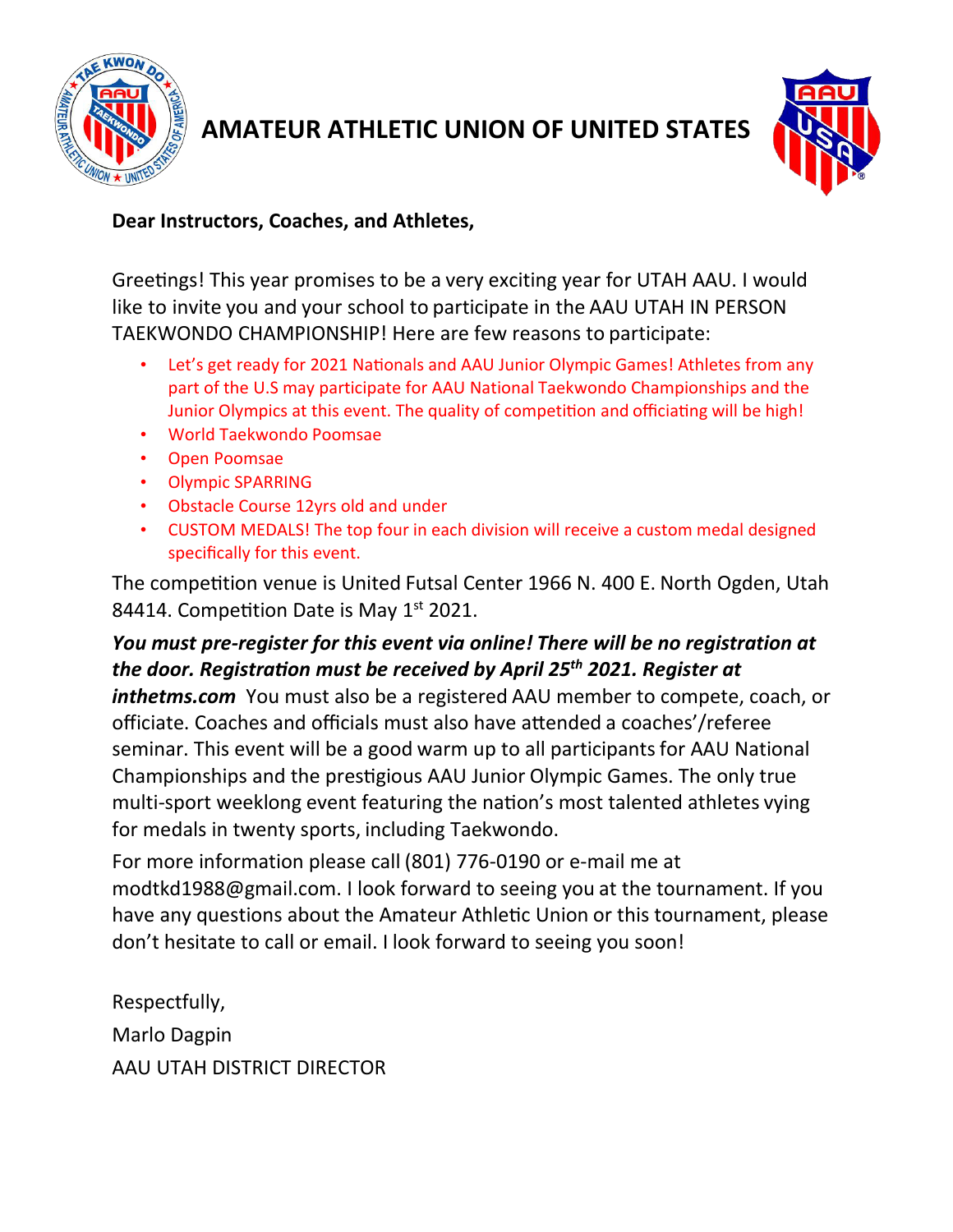#### GENERALINFORMATION

| PRESENTED BY              | AAU TAEKWONDO & MARLO DAGPIN                                  |
|---------------------------|---------------------------------------------------------------|
| <b>LICENSED BY</b>        | The Amateur Athletic Union of the United States, Inc.         |
| <b>RULES</b>              | AAU TAEKWONDO RULES                                           |
| <b>COMPETITION INFO</b>   | Olympic Sparring - (KP&P electronic scoring for Blackbelts    |
|                           | 10yrs old and up)                                             |
|                           | <b>World Taekwondo Poomsae</b>                                |
|                           | <b>Open Poomsae</b>                                           |
|                           | <b>Obstacle Course 12yrs old and under</b>                    |
| <b>SCHEDULE OF EVENTS</b> | SATURDAY(At the venue United Futsal Center)                   |
|                           | 8:00 AM - Officials meeting                                   |
|                           | 8:30 AM - WEIGH IN for Blackbelts Only                        |
|                           | 8:45 AM - Opening Ceremony                                    |
|                           | 9:00 AM - Staging for Forms and Obstacle Course               |
|                           | 11:00 AM - Staging for Olympic Sparring                       |
|                           |                                                               |
|                           | Every attempt will be made to be ahead of schedule.           |
|                           | Please be prepared to report for staging ON TIME!             |
| Athlete Entry Fee(s)      | Early Registration: \$85 for 1st event, \$20 for each         |
|                           | additional event.                                             |
|                           | Early Registration end April 10 <sup>th</sup> 2021.           |
|                           | Late Registration: $$95$ for $1st$ event, \$25 for each       |
|                           | additional event.                                             |
|                           | Late Registration end April 30 <sup>th</sup> 2021.            |
|                           | Absolutely no registrations will be accepted after April      |
|                           | 30 <sup>th</sup> .                                            |
| Coaches Entry Fee         | \$35                                                          |
| Awards                    | Custom Medals for 1st thru 4th place                          |
| <b>Admission Fee</b>      | \$15<br>5 & Under FREE                                        |
| Eligibility               | AAU membership is mandatory, if you are not on the AAU        |
|                           | membership roster or if you do not have your membership       |
|                           | card, you will be required to join AAU again. This requires   |
|                           | a fee of \$14 for youth and \$24 for adults. You can register |
|                           | online at www.aausports.org or www.aautaekwondo.org.          |
| Coach's/Instructors       | In order to coach at the AAU State Taekwondo                  |
| Information               | Championships, you must take the online Coach's course.       |
|                           | Coach's attire will be enforced at this tournament. NO        |
|                           | EXCEPTIONS. Warm-up pants and official blue AAU shirt.        |

### • Goto www.aautaekwondo.org to download 2020-2021Rules Handbook and to get your 2021AAU membership.